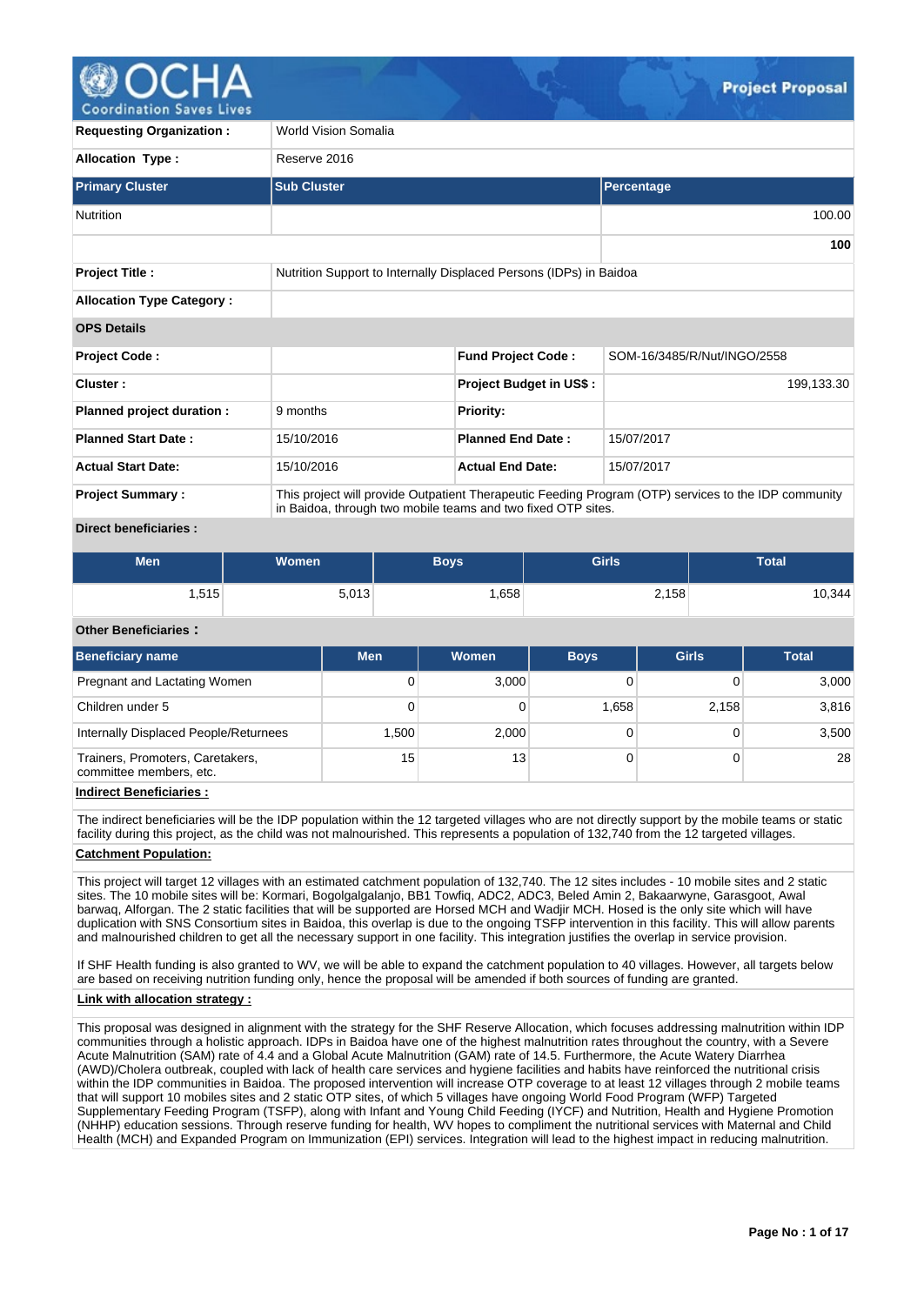# **Sub-Grants to Implementing Partners :**

| <b>Partner Name</b>                                   | <b>Partner Type</b> |  | <b>Budget in US\$</b>       |           |  |  |  |  |
|-------------------------------------------------------|---------------------|--|-----------------------------|-----------|--|--|--|--|
|                                                       |                     |  |                             |           |  |  |  |  |
| Other funding secured for the same project (to date): |                     |  |                             |           |  |  |  |  |
| <b>Other Funding Source</b>                           |                     |  | <b>Other Funding Amount</b> |           |  |  |  |  |
| World Vision Taiwan                                   |                     |  |                             | 35,000.00 |  |  |  |  |
|                                                       |                     |  |                             | 35,000.00 |  |  |  |  |

# **Organization focal point :**

| <b>Name</b>      | <b>Title</b>                                                 | <b>Email</b>             | <b>IPhone</b>     |
|------------------|--------------------------------------------------------------|--------------------------|-------------------|
| Jacquelyne Wanja | Senior Program Officer,<br><b>Health &amp; Nutrition</b>     | jacquelyne_wanja@wvi.org | 1+254 721 246 238 |
| Florence Obura   | <b>Health &amp; Nutrition</b><br><b>Technical Specialist</b> | Florence Obura@wvi.org   | 4252 617 566 838  |

# **BACKGROUND**

#### **1. Humanitarian context analysis**

Globally, Somalia has one of the largest IDP community, comprising of over one million IDPs according to UNHCR. The majority of the IDPs are concentrated in Southern Somalia. IDPs continue to live in crowded settlements, in poor shelter conditions, exposed risks and with limited access to basic services, including health, sanitation and hygiene facilities. Consequently, IDP settlements are prone to disease outbreaks, such as water-born diseases and measles. This has resulted in

68% of the total number of people in Crisis or Emergency, who need urgent life-saving assistance, are IDPs.

Baidoa District, with an estimated population of 227,761, is one of the most populated areas in the nation, while being ethnically and culturally diverse as many local residents originated from other parts of the country. The IDPs in Baido have sustained critical levels of malnutrition and, therefore, is classified as a hotspot (priority) for nutritional inteventions. The challenging nutritional situation can be attributed to the combined poor and borderline food consumption score from Baidoa IDPs stands at 20%, reflecting the high levels of food insecurity. Furthermore, access to health services is poor to much of the population due to insecurity.

It is expected that in the coming months as the refugee camps, mostly Somalis, in Kenya close, that many of the refugees will return to Southern Somalia. The already crowded IDP populations in Baidoa could grow significantly in the coming months, adding additional strain to the WASH structure and the health & nutrition services already in place. As a result the malnutrition cases could increase exponentially. In a recent study led by INTERSOS, it was identified that 50% of the 72 IDP selttements in Baidoa were new arrivals from Kenya who had returned three months prior to the survey. Having the necessary structures in place will support the increased need for nutritional services.

Addressing the acute malnutrition in IDP settlements will require a holistic approach with concomitant WASH, health and food security interventions to reduce the elevated morbidity and mortality levels.

# **2. Needs assessment**

Baidoa has a massive influx of displaced populations due to conflict, forced evictions and seasonal flooding in the neighboring regions. Due to the insecurity, only 1% of the population can access nutritional care within at least a 26 minute walk from their home to the closest health facility. An interagency survey conducted by Office for the Coordination of Humanitarian Affairs (OCHA) in August 2015 identified that only a few settlements have mobile clinics available. Furthermore, in a Semi-Quantitative Evaluation of Access and Coverage (SQUEAC) survey conducted by World Vision in June 2015, the main reason for low coverage (42.4%) was the distance to some site limiting admission and causing defaulting. Other reasons included: minimal community screening, competing activities for mothers, use of different guidelines and tools in the management of Integrated Management of Acute Malnutrition (IMAM), and the sale and sharing of Ready-to-Use Therapeutic Food (RUTF). An interagency survey also mentioned that the majority of newly arrived IDPs in Baidoa reported going out during the day to seek assistance from feeding centers and to the IDP settlements hoping to receive assistance, however assistance is not likely due to the massive arrivals at the centers. 40% of IDPs in Baidoa said they didn't know such services existed. It is predicted that as the refugee camps in Kenya close a similar situation could reoccur in Baidoa.

Furthermore, as per a WASH Evaluation conducted in 2014 by INTERSOS, in Baidoa IDP camps: 85%, 75%, 21% of caregivers do not wash their hands before breastfeeding, before preparing food and after cleaning a child's buttocks respectively. As women are the primary caregivers in the household, it is essential that habit change in their hygiene practices are supported and the necessary equipment for these habits are provided.

## **3. Description Of Beneficiaries**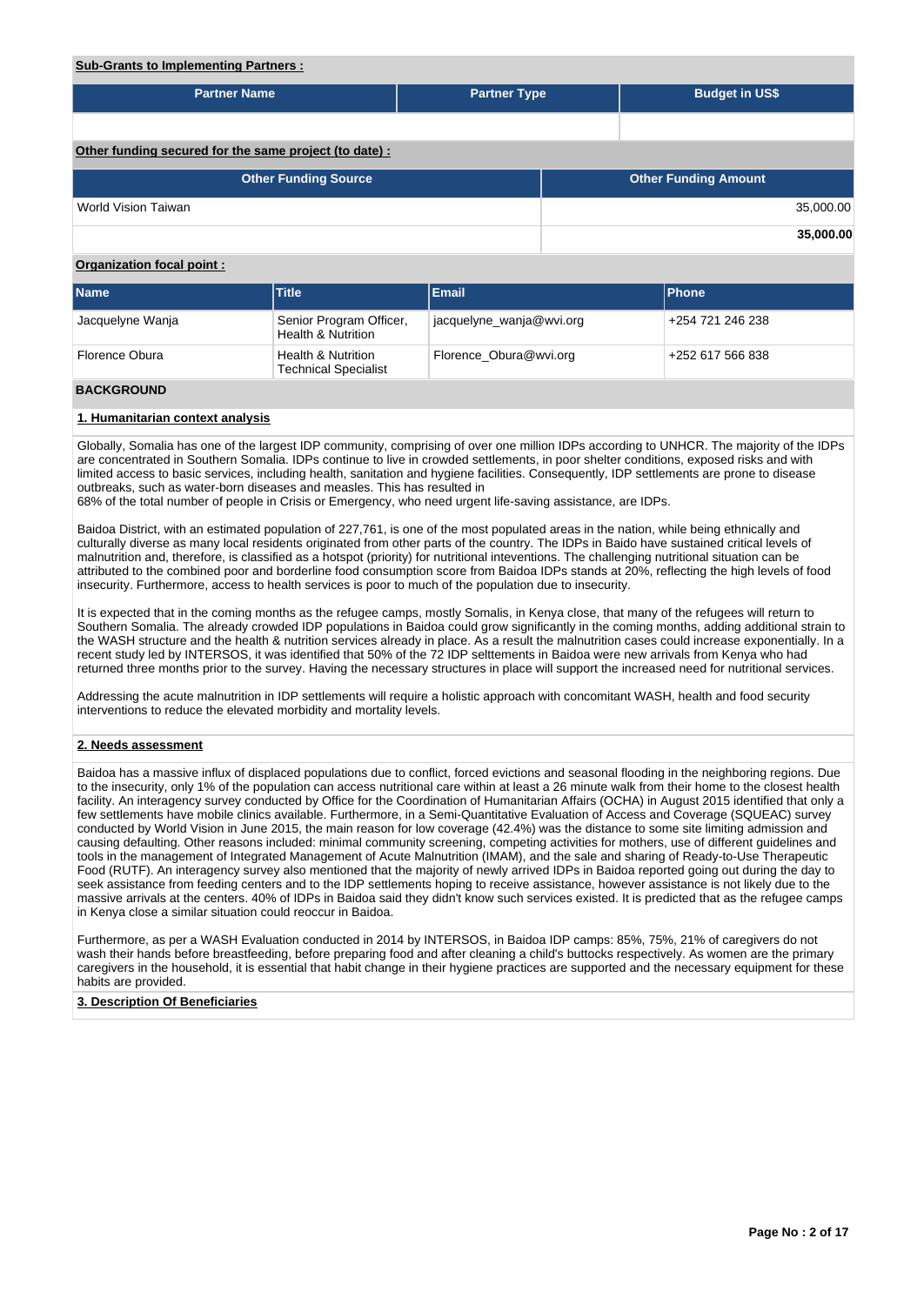This response will target the population of 12 villages, with a specific focus on children U5 with SAM and their caregivers. The 12 villages will be selected based on the presence of IDPs and then on the available to other nutritional or health services implemented either by WV or other partners, in order to increase the package of services provides. Sequentially, the villages will be selected for their size and/or ability to make impact on the nutritional situation.

All children U5 within the 12 villages will be screened through Community Health Workers (CHWs) for malnutrition and referred accordingly. There is some funding available within the project design for referrals of children with SAM + complications to ensure they receive proper care. Furthermore, the caregivers of those children, specifically the mothers, will be targeted for IYCF and NHH education and promotional sessions by CHWs and through Mother to Mother support groups.

Additionally, the project will target 12 health care providers (identified as "others" above), including, nurses, nutritional assistants, etc. for the mobile team and the fixed facility, along with 28 community mobilizers (20 CHWs and 8 Mother to Mother Leads). The nurses and nutritional assistants will be selected with the support of the Ministry of Health, however the CHWs will be selected by WV with the support of the community leaders and the health committees, in order to ensure acceptance within the targeted communities.

#### **4. Grant Request Justification**

Through this funding, World Vision Somalia will be targeting 12 villages with two mobile teams and 2 health center/static OTP sites. Each village will have a CHW who will provide health education and referrals to the OTP/TSFP sites and follow up to malnourished children. Transportation costs will be covered for those children that need to go to a hospital with a Stabilization Center, this will help ensure that proper treatment is received. Five of the 12 OTP sites are currently TSFP sites, WV will be seeking support from WFP to increase the coverage of the TSFP programming. The OTP staff will be trained on IMAM and IYCF to ensure quality service provision.

Additionally, the health care providers will also provide nutrition, health and hygiene and IYCF promotion sessions each day at their respective sites. World Vision will also implement Mother to Mother support groups through Mother leaders. The mother leaders will lead the groups in frequent discussions around NHHP and IYCF, while acting as a mentor and support mechanisms for the mothers. It is hoped that through engagement at different levels, feeding, hygiene and health promotion habits at the household will change.

World Vision will work closely with the Ministry of Health, South West State in order to build their capacity and ownership of future nutrition programming.

# **5. Complementarity**

World Vision Somalia is currently the sole implementer of WFP nutrition programming (Blanket Supplementary Feeding Program (BSFP), TSFP and MCHN) within Baidoa District. Currently, World Vision is active in seven sites, all of which are within the IDP communities and have TSFP and BSFP programming. Additionally, two of the sites are functional Health Centers with maternal and child health services along with OTP service provision, through funding from SIDA, therefore they also implement the WFP MCHN services. However, there are five remaining sites that provide TSFP & BSFP programming, but don't provide the whole nutrition package due to lack of funding and supplies for OTP. Previously, the majority of these sites has OTP support through SIDA funding, but due to funding constraints and donor priorities, the mobile team providing health and OTP services had to be eliminated.

World Vision had hoped to receive SHF funding for WASH and Health, which would support a fully integrated approach within the targeted communities. However, WV is still pursuing its private donors and other donors in support of the WASH and Health interventions for an integrated approach to programming and for greater impact of the programmes.The mobile teams under this proposal and the health intervention funded by the Canadian government (GAC) will be able to provide OTP, EPI and child & maternal health services. Furthermore, hygiene education and WASH infrastructure support would be enhanced in the same villages. This integration by one NGO would be highly effective in improving the nutritional status of IDPs in Baidoa. However, in the selection of villages WV will work closely with all partners to ensure the highest level of collaboration and integration possible,

WV has confirmed receipt of additional resources/funding from WV Taiwan to support this project, this will result in a significant reduction in the overhead costs for this project, allowing a greater percentage of the funding to support direct project costs.

# **LOGICAL FRAMEWORK**

# **Overall project objective**

Improve the wellbeing of IDPs, specifically women and children, in Baidoa through life-saving and life-sustaining nutrition assistance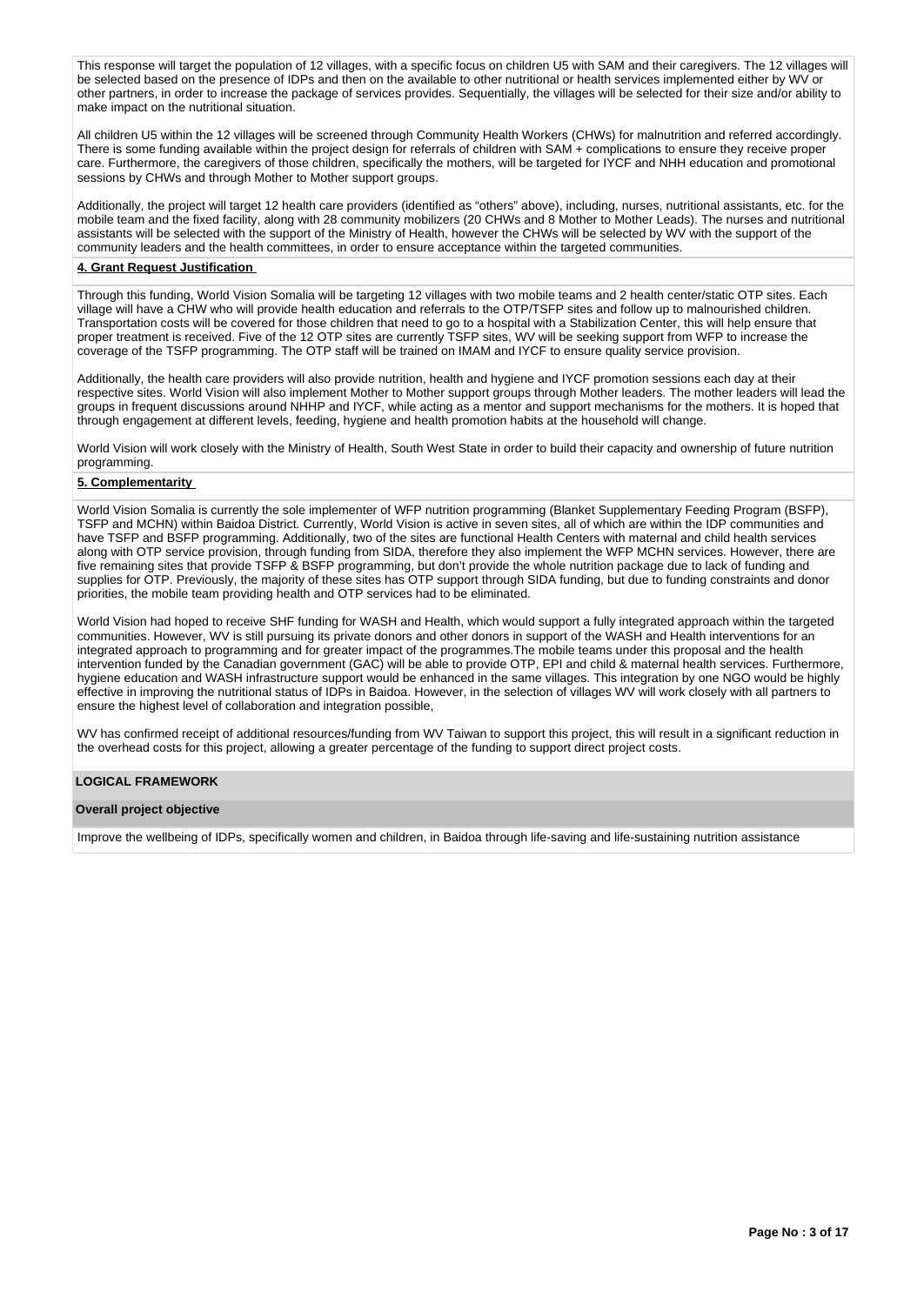| <b>Nutrition</b>                                                                                 |                                                 |                                 |  |  |  |  |  |  |
|--------------------------------------------------------------------------------------------------|-------------------------------------------------|---------------------------------|--|--|--|--|--|--|
| <b>Cluster objectives</b>                                                                        | <b>Strategic Response Plan (SRP) objectives</b> | <b>Percentage of activities</b> |  |  |  |  |  |  |
| Reduction of nutrition related morbidity and<br>mortality rates to below emergency<br>thresholds | Somalia HRP 2016                                | 100                             |  |  |  |  |  |  |

**Contribution to Cluster/Sector Objectives :** Contribution to Cluster/Sector Objectives :

The sector has prioritized the provision of the whole package of the nutrition services by one service provider, when possible, and promotion of prevention through IYCF and NHHP, along with integrated WASH and Health service provision. World Vision is the primary nutrition provider among IDPs in Baidoa and would be able to provide an integrated package of services, due to its active involvement in WFP TSFP at 7 sites and MCHN service at 2 of those 7 sites. Therefore, this proposal will focus on OTP service provision which would complement the already ongoing WFP TSFP/MCHN programming. As the OTP footprint would be larger than the TSFP footprint, WV will work with WFP to explore the possibility of expanding TSFP services.

Furthermore, World Vision is actively pursuing funding for Health and WASH in the same locations in Baidoa, this would allow the organization to provide an integrated package of Nutrition, Health and Hygiene across 36 IDP communities in Baidoa. If the funding is not received, WV will actively pursue other funding opportunities to ensure an integrated approach, while providing WV Gift-in-Kind, such as pharmaceuticals, soap, and hygiene kits, to the project in order to ensure a well-rounded approach.

# **Outcome 1**

Increased access of IDPs to essential nutrition services, through mobile and static service provision

# **Output 1.1**

#### **Description**

Provision of nutrition services in 12 targeted IDP communities, for children between 0-59 months with severe acute malnutrition

# **Assumptions & Risks**

All IDPs in targeted communities will be able to access OTP sites OTP supplies will be provided monthly to the facility Access could be limited due to security

# **Activities**

#### **Activity 1.1.1**

## **Standard Activity : Community screening for malnutrition and referral**

954 children U5 (410 boys, 544 girls) with Severe Acute Malnutrition will be referred by CHWs to a targeted OTP site. There will be a CHW in each of the 12 targeted IDP settlements who will screen and refer children with acute malnutrition to the appropriate service provision – TSFP or OTP. Additionally, at the OTP sites, children with complications will then be referred to the Stabilization Center. World Vision supports seven TSFP sites within Baidoa, of which five will be supported under this funding opportunity and of which two are already supported. Support will be sought from TSFP to expand the scope of the current programming.

Due to the distance to the Stabilization Center, WV will provide transportation costs to ensure that the child gets the necessary nutritional support. The cost to transport the child from Baidoa to the SC at Bayhaw Hospital or Bay Regional Hospital is \$60 per child, therefore it is estimated that the project will provide support to about 9 children per month.

# **Activity 1.1.2**

#### **Standard Activity : Treatment of severe acute malnutrition in children 0-59months**

Through two mobile teams and two static facilities, 3,816 (1658 boys, 2158 girls) children will be admitted for severe acute malnutrition. All children admitted to the OTP will be treated according to the IMAM guidelines. The 2 mobile team will target 10 villages within the IDP communities in Baidoa on a bi-weekly basis. Of the 10 mobile sites, 5 of them are TSFP sites and, additionally, one the two static health center that is targeted is also a TSFP site.

The OTP sites (static and mobile) will strive to achieve the following performance ratios: Cure rate > 75%, defaulter rate <15% and death rate <3%.

The static OTP site at Horsed MCH will be supported with one team leader, one nurse, two nutrition assistant/auxiliary nurse, one guard and one cleaner; while the mobile team will be supported with one team leader, one nurse and two nutritional assistants/auxiliary nurses.

World Vision will be looking for funding/supplies from other funding sources to ensure that the mobile team and the MCH can also provide a full package of health services.

# **Activity 1.1.3**

#### **Standard Activity : Supplementation Vitamin A**

As per the micronutrient guidelines, children will be provided with Vitamin A supplementation every six months to children U5. Additionally Vitamin A supplements will be provided to pregnant and post-partum women. During the course of the project 3,816 children U5 (1658 boys, 2158 girls) and 3,000 pregnant and lactating women will be given Vitamin A. Children who present themselves to the program will be targeted, including those screened and those who are admitted.

## **Activity 1.1.4**

# **Standard Activity : Multiple micronutrient suplementation for children 6-24months**

Much like Activity 1.1.3 (Supplementation Vitamin A), World Vision will provide micronutrients to 3,816 children U5 (1658 boys, 2158 girls) and 3,000 pregnant and lactating women

#### **Activity 1.1.5**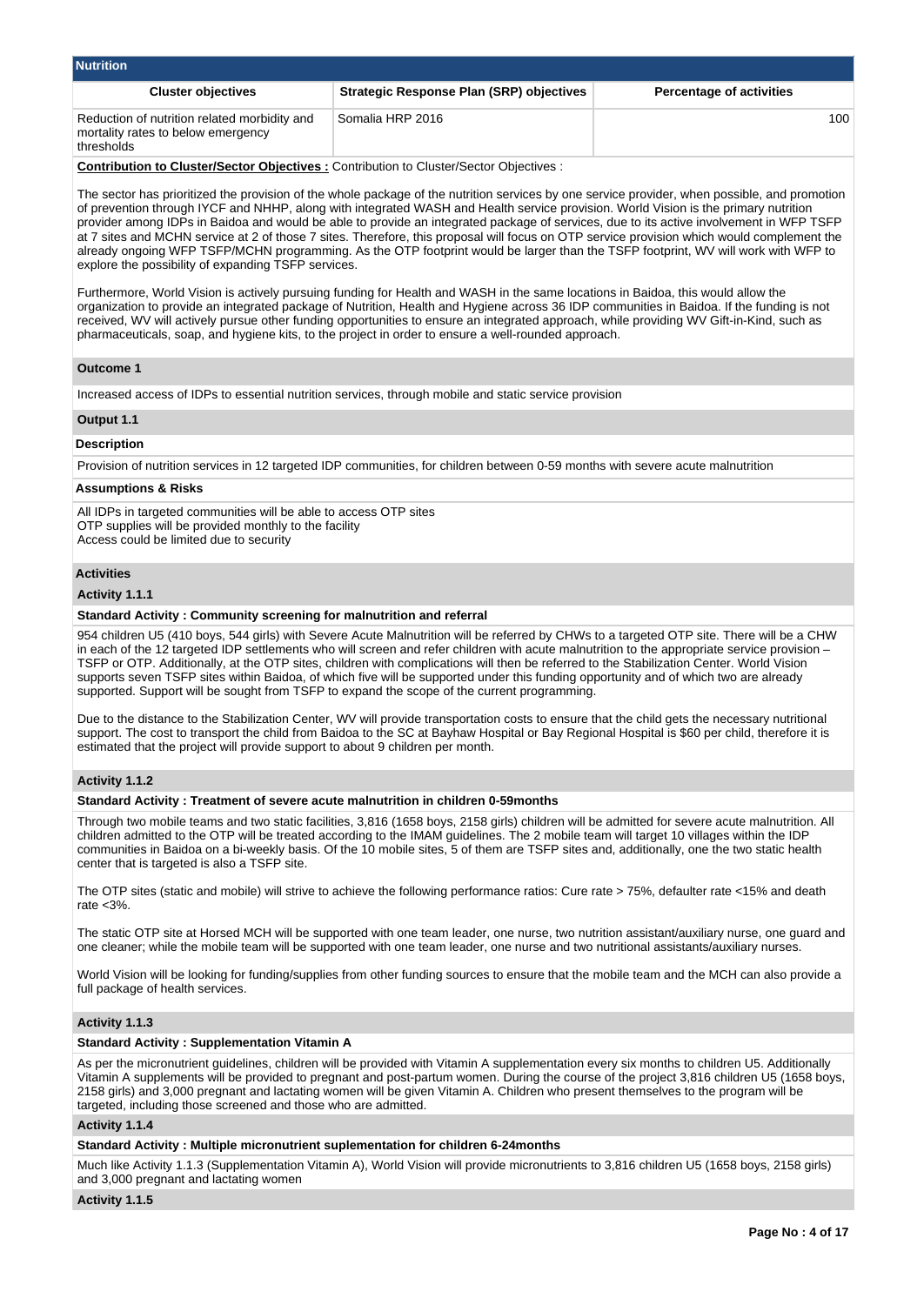# **Standard Activity : Deworming**

As per the OTP treatment guideline, all children admitted (3,816 -- 1658 boys, 2158 girls) will be provided with deworming (on a six month interval). In addition, to the above mentioned micronutritient and deworming support (MMN & Vit A), Systematic treatment for common diseases, including iron for anemia, zinc for AWD, amoxicillin for infection, etc. to ensure the effectiveness of CMAM program.

#### **Indicators**

|                 |                                                                      |                                                                                                         |            | <b>End cycle beneficiaries</b> |                   |  | End<br>cycle  |  |  |
|-----------------|----------------------------------------------------------------------|---------------------------------------------------------------------------------------------------------|------------|--------------------------------|-------------------|--|---------------|--|--|
| Code            | <b>Cluster</b>                                                       | <b>Indicator</b>                                                                                        | <b>Men</b> | <b>Women</b>                   | <b>Boys Girls</b> |  | <b>Target</b> |  |  |
| Indicator 1.1.1 | Nutrition                                                            | Number of children referred to an OTP site by a<br><b>CHW</b>                                           |            |                                |                   |  | 954           |  |  |
|                 | <b>Means of Verification:</b> Registration cards, OTP register       |                                                                                                         |            |                                |                   |  |               |  |  |
| Indicator 1.1.2 | Nutrition                                                            | Number of children (6-59months) and pregnant<br>and lactating women admitted in treatment<br>programmes |            |                                |                   |  | 3,816         |  |  |
|                 | <b>Means of Verification: Registration cards, OTP register</b>       |                                                                                                         |            |                                |                   |  |               |  |  |
| Indicator 1.1.3 | Nutrition                                                            | Number of children U5 and PLWs provided with<br>Vitamin A Supplementation                               |            |                                |                   |  | 6,816         |  |  |
|                 | <b>Means of Verification:</b> Maternal Health Register, OTP Register |                                                                                                         |            |                                |                   |  |               |  |  |
| Indicator 1.1.4 | Nutrition                                                            | Number of children U5 and PLWs provided with<br>micronutrients supplements                              |            |                                |                   |  | 6,816         |  |  |
|                 | <b>Means of Verification:</b> Maternal Health Register, OTP Register |                                                                                                         |            |                                |                   |  |               |  |  |
| Indicator 1.1.5 | <b>Nutrition</b>                                                     | Number of children provided with deworming                                                              |            |                                |                   |  | 3,816         |  |  |
|                 | <b>Means of Verification: OTP Register</b>                           |                                                                                                         |            |                                |                   |  |               |  |  |

## **Output 1.2**

#### **Description**

Awareness sessions conducted for community members, specifically caretakers, on prevention and treatment of malnutrition

#### **Assumptions & Risks**

Community members, especially mothers, don't respect support group leads Food availability and diversity doesn't allow changes to feeding and hygiene habits Awareness gains are loss, if mobile teams must change locations due to access

#### **Activities**

#### **Activity 1.2.1**

#### **Standard Activity : Nutrition health and Hygiene promotion**

Over the course of the project, the OTP sites will conduct 720 NHHP sessions. The mobile team will conduct one NHHP session per day at the static and mobile OTP sites (5 working days per week).

Additionally, the CHWs and the mother- to- mother support groups will facilitate additional sessions. The M2M groups will also conduct campaigns within their communities that will support increased awareness around the importance of health and hygiene for good nutritional outcomes. These campaigns will be supported once per quarter and will be organized jointly by the CHW and the M2M lead mother, activities will be focused at the community level.

There will also be Male focus group discussion sessions, which allow to have gender specific conversations, based on their role in the household, around how they can prevent malnutrition in the household. This will focus on the need for a diversified and nutritious diet, proper hygiene habits and recognizing the importance to seeking health care when malnutrition or illness develops.

Through these outreach activities it is hoped that 3500 IDPs will be targeted, 1500 men and 2000 women.

# **Activity 1.2.2**

## **Standard Activity : Infant and young child feeding promotion**

Over the course of the project, the OTP sites will conduct 720 IYCF session. The mobile team will conduct one IYCF session per day at the static and mobile OTP sites (5 working days per week).

Additionally, the CHWs and the mother- to- mother support groups will facilitate additional sessions. The M2M groups will also conduct campaigns within their communities that will support increased awareness around the importance of health and hygiene for good nutritional outcomes. These campaigns will be supported once per quarter and will be organized jointly by the CHW and the M2M lead mother, activities will be focused at the community level.

There will also be Male FDG sessions, which allow to have gender specific conversations, based on their role in the household, around how they can prevent malnutrition in the household. This will focus on the need for a diversified and nutritious diet, proper hygiene habits and recognizing the importance to seeking health care when malnutrition or illness develops.

Through these outreach activities it is hoped that 3500 IDPs will be targeted, 1500 men and 2000 women.

# **Indicators**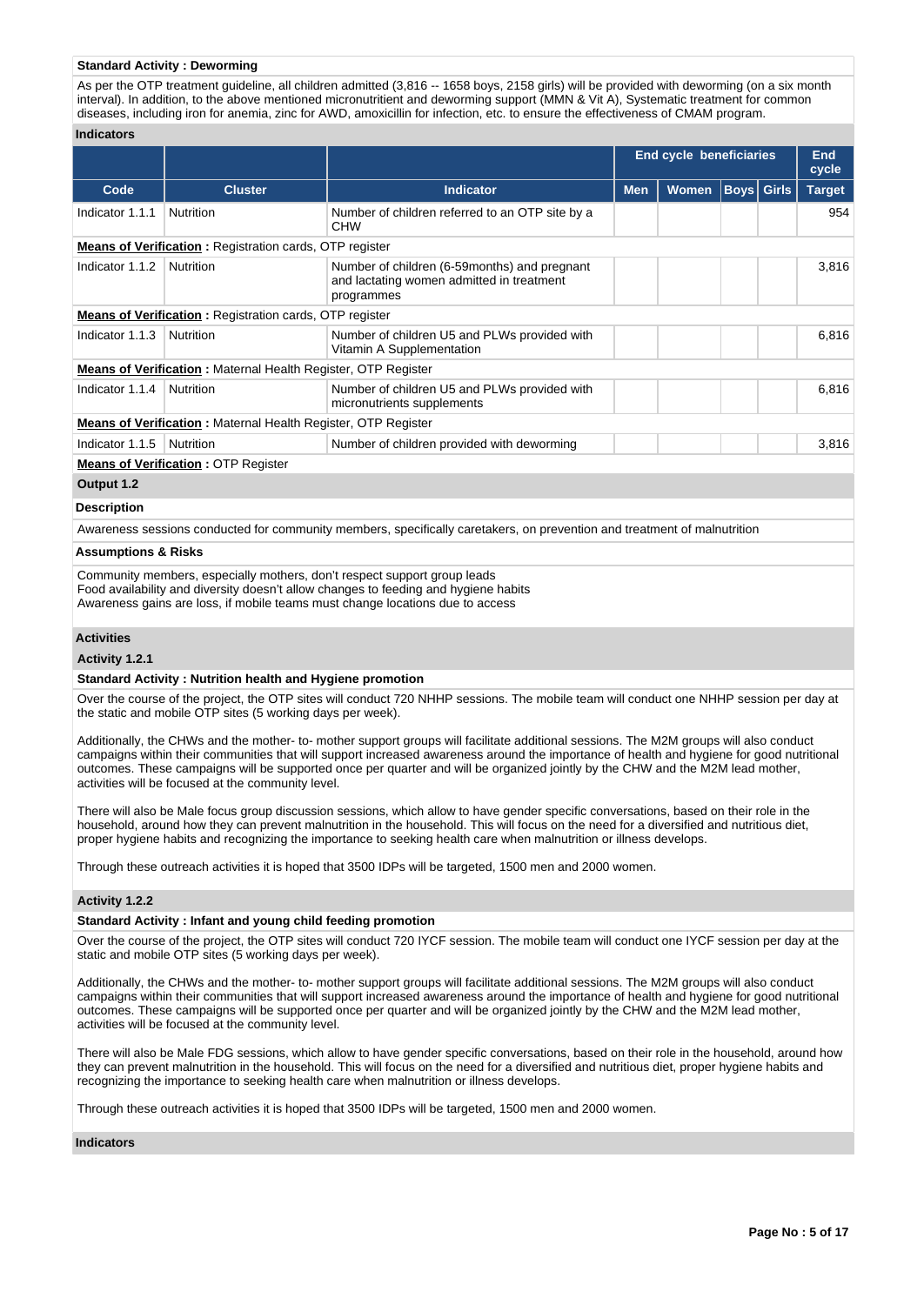|                                |                                                                 |                                                                                                                                       | <b>End cycle beneficiaries</b> |       |                   | End<br>cycle |               |
|--------------------------------|-----------------------------------------------------------------|---------------------------------------------------------------------------------------------------------------------------------------|--------------------------------|-------|-------------------|--------------|---------------|
| Code                           | <b>Cluster</b>                                                  | <b>Indicator</b>                                                                                                                      | <b>Men</b>                     | Women | <b>Boys</b> Girls |              | <b>Target</b> |
| Indicator 1.2.1                | Nutrition                                                       | Number of Nutrition, Health and Hygiene<br>Promotion Sessions conducted                                                               |                                |       |                   |              | 720           |
|                                | <b>Means of Verification:</b> Health Education Register         |                                                                                                                                       |                                |       |                   |              |               |
| Indicator 1.2.2                | <b>Nutrition</b>                                                | Number of Nutrition, Health and Hygiene<br>Promotion Sessions conducted                                                               |                                |       |                   |              | 720           |
|                                | <b>Means of Verification:</b> Health Education Register         |                                                                                                                                       |                                |       |                   |              |               |
| Output 1.3                     |                                                                 |                                                                                                                                       |                                |       |                   |              |               |
| <b>Description</b>             |                                                                 |                                                                                                                                       |                                |       |                   |              |               |
|                                |                                                                 | Training of community members and health care providers on how to treat and prevent malnutrition                                      |                                |       |                   |              |               |
| <b>Assumptions &amp; Risks</b> |                                                                 |                                                                                                                                       |                                |       |                   |              |               |
|                                | No turnover among health care providers and support group leads | Training matches qualifications and capacity of staff and support group leads                                                         |                                |       |                   |              |               |
| <b>Activities</b>              |                                                                 |                                                                                                                                       |                                |       |                   |              |               |
| Activity 1.3.1                 |                                                                 |                                                                                                                                       |                                |       |                   |              |               |
|                                | <b>Standard Activity: Capacity building</b>                     |                                                                                                                                       |                                |       |                   |              |               |
|                                | IMAM during the course of the project.                          | 32 health care providers (19 men, 13 women). These will include 20 CHWs and 12 nurses & nutrition assistants, that will be trained on |                                |       |                   |              |               |
| $A$ otivity 1 2 2              |                                                                 |                                                                                                                                       |                                |       |                   |              |               |

#### **Activity 1.3.2**

# **Standard Activity : Capacity building**

IYCF training will be provided to the following (32 health care providers [20 CHWs and 12 nurses and nutrition assistants] and 8 Mother Leads from the community members) making a total of 40 (19 men, 21 women).

# **Indicators**

|                                               |                                               |                                                                                                                                 |            | <b>End cycle beneficiaries</b> |  |                   | End<br>cycle    |
|-----------------------------------------------|-----------------------------------------------|---------------------------------------------------------------------------------------------------------------------------------|------------|--------------------------------|--|-------------------|-----------------|
| Code                                          | <b>Cluster</b>                                | <b>Indicator</b>                                                                                                                | <b>Men</b> | <b>Women</b>                   |  | <b>Boys Girls</b> | <b>Target</b>   |
| Indicator 1.3.1                               | <b>Nutrition</b>                              | Number of male and female Staff/Community<br>Health Workers/outreach workers trained on the<br>management of acute malnutrition |            |                                |  |                   | 32 <sup>2</sup> |
|                                               | <b>Means of Verification:</b> Training Report |                                                                                                                                 |            |                                |  |                   |                 |
| Indicator 1.3.2                               | Nutrition                                     | Number of male and female Staff/Community<br>Health Workers/outreach workers trained on<br>Infant and Young Child Feeding.      |            |                                |  |                   | 40              |
| <b>Means of Verification:</b> Training report |                                               |                                                                                                                                 |            |                                |  |                   |                 |

# **Additional Targets :**

# **M & R**

# **Monitoring & Reporting plan**

This project will have a multi-faceted monitoring and reporting system, which will align with the country level reporting system and other WV M&E systems, Quarterly plans and phased budgets will be the primary monitoring tool along with the needs of the project, including the donor requirement. Additionally, there will be space for beneficiary, community and government involvement in the monitoring system. The monitoring and supportive supervision will happen daily, monthly and quarter by different actors and in different forums.

Field supervision will happen daily by Baidoa Administrator, while will directly support the health facility, the mobile teams and CHWs, monthly by the Health coordination, who will identify technical and programmatic issues and support in providing solutions, and quarterly by the Health and Nutrition Technical Specialist, who will follow up on the overall technical and programmatic quality of the of the implementation. The Program Officer & the M&E Coordinator will provide support on as needed basis, based on the monthly programmatic and data reports submitted to the HQ in Nairobi. The project log frame, as well as the quarterly work plans and phased budgets linked with activities will be referenced in the M&E framework ..

Additionally, as World Vision works closely with the Ministry of Health in the Southwest State, especially through the secondment of MoH health care providers; the MoH will monitor the projects at least bi-annually to ensure quality implementation of all programming, along with the functionality of seconded staff and alignment with all relevant guidelines. All the costs for WV and MoH monitoring will be shared across all health and nutrition projects in Baidoa.

Financial monitoring of the project will take place continuously by the H&N Technical Specialists, who approves advances and expenses in alignment with the project budgets, by the Finance and Support Services Manager who validates receipts and back up documentation in order to facilitate payment, and finally by the Grants Accountant who will ensure expenditures are in alignment with donor regulations and generates donor financial reports. World Vision has an internal auditor who ensure that internal controls and policies are followed during the project implementation period and follows up on any matters that are identified.

Financial and programmatic reports, including data summaries, will be produce monthly by the field team and submitted for review in Nairobi. Additionally, monthly HMIS and OTP reports will be submitted to MoH and UNICEF respectively. Reports will also be produced in alignment with the donor regulations.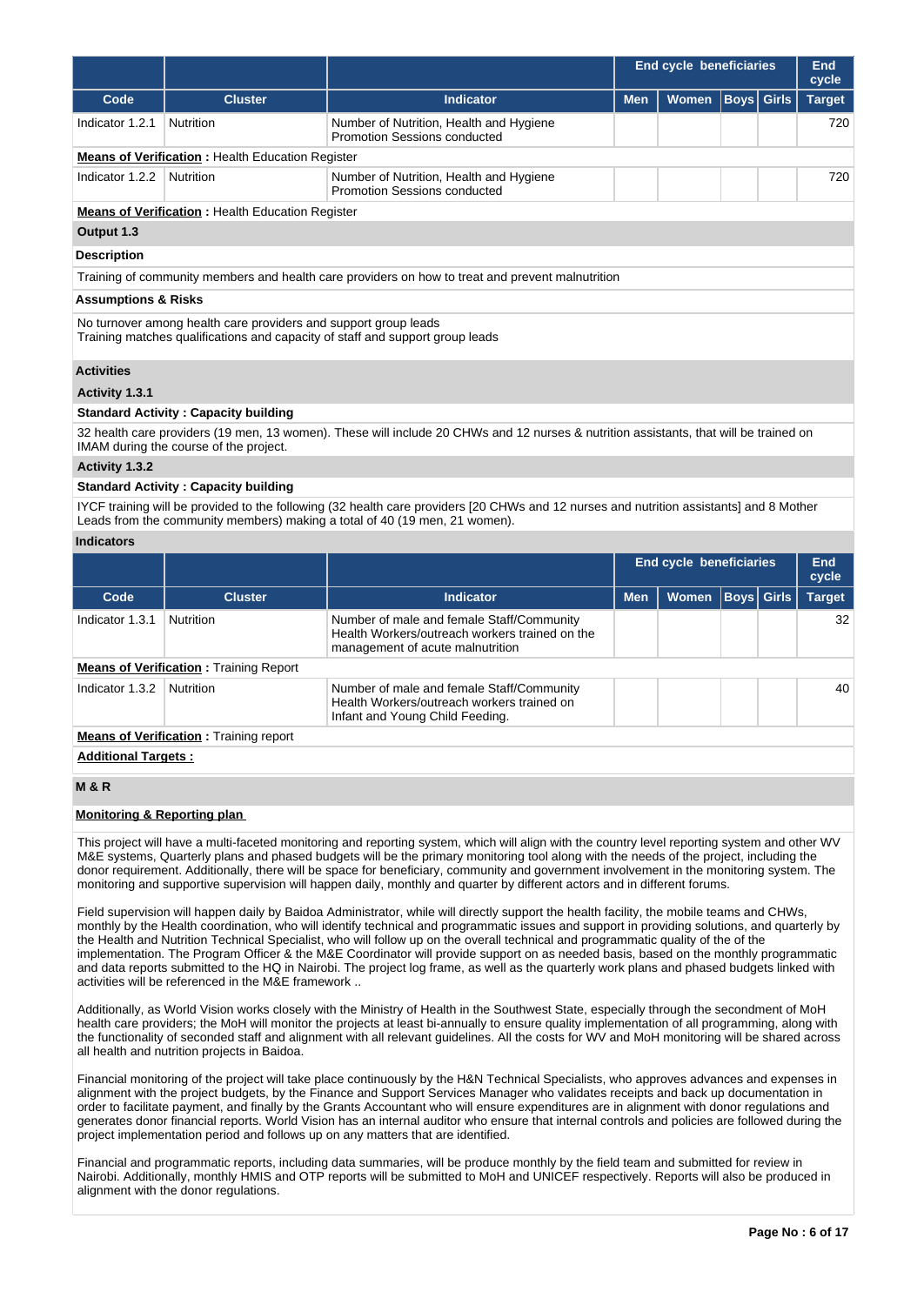# **Workplan**

| Activitydescription                                                                                                                                                                                                                                                                                                                                                                                                                                                                                                        | Year |    | $\mathbf{2}$        | 3            |              |              |          |  |            |     | 12                      |
|----------------------------------------------------------------------------------------------------------------------------------------------------------------------------------------------------------------------------------------------------------------------------------------------------------------------------------------------------------------------------------------------------------------------------------------------------------------------------------------------------------------------------|------|----|---------------------|--------------|--------------|--------------|----------|--|------------|-----|-------------------------|
| Activity 1.1.1: 954 children U5 (410 boys, 544 girls) with Severe Acute Malnutrition<br>will be referred by CHWs to a targeted OTP site. There will be a CHW in each of                                                                                                                                                                                                                                                                                                                                                    | 2016 |    |                     |              |              |              |          |  | $x \mid x$ |     | $\mathsf{X}$            |
| the 12 targeted IDP settlements who will screen and refer children with acute<br>malnutrition to the appropriate service provision – TSFP or OTP. Additionally, at<br>the OTP sites, children with complications will then be referred to the Stabilization<br>Center. World Vision supports seven TSFP sites within Baidoa, of which five will be<br>supported under this funding opportunity and of which two are already supported.<br>Support will be sought from TSFP to expand the scope of the current programming. | 2017 | X  | ΙX.                 | $\mathsf{X}$ | $\mathsf{X}$ | X            | $\times$ |  |            |     |                         |
| Due to the distance to the Stabilization Center, WV will provide transportation costs<br>to ensure that the child gets the necessary nutritional support. The cost to transport<br>the child from Baidoa to the SC at Bayhaw Hospital or Bay Regional Hospital is \$60<br>per child, therefore it is estimated that the project will provide support to about 9<br>children per month.                                                                                                                                     |      |    |                     |              |              |              |          |  |            |     |                         |
| Activity 1.1.2: Through two mobile teams and two static facilities, 3,816 (1658 boys,<br>2158 girls) children will be admitted for severe acute malnutrition. All children                                                                                                                                                                                                                                                                                                                                                 | 2016 |    |                     |              |              |              |          |  | X.         | X.  | $\mathsf{X}$            |
| admitted to the OTP will be treated according to the IMAM guidelines. The 2 mobile<br>team will target 10 villages within the IDP communities in Baidoa on a bi-weekly<br>basis. Of the 10 mobile sites, 5 of them are TSFP sites and, additionally, one the<br>two static health center that is targeted is also a TSFP site.                                                                                                                                                                                             | 2017 | X. | X.                  | $X$ $X$      |              | $\mathsf{X}$ | $\times$ |  |            |     |                         |
| The OTP sites (static and mobile) will strive to achieve the following performance<br>ratios: Cure rate > 75%, defaulter rate <15% and death rate <3%.                                                                                                                                                                                                                                                                                                                                                                     |      |    |                     |              |              |              |          |  |            |     |                         |
| The static OTP site at Horsed MCH will be supported with one team leader, one<br>nurse, two nutrition assistant/auxiliary nurse, one guard and one cleaner; while the<br>mobile team will be supported with one team leader, one nurse and two nutritional<br>assistants/auxiliary nurses.                                                                                                                                                                                                                                 |      |    |                     |              |              |              |          |  |            |     |                         |
| World Vision will be looking for funding/supplies from other funding sources to<br>ensure that the mobile team and the MCH can also provide a full package of health<br>services.                                                                                                                                                                                                                                                                                                                                          |      |    |                     |              |              |              |          |  |            |     |                         |
| Activity 1.1.3: As per the micronutrient guidelines, children will be provided with<br>Vitamin A supplementation every six months to children U5. Additionally Vitamin A                                                                                                                                                                                                                                                                                                                                                   | 2016 |    |                     |              |              |              |          |  | X.         | X.  | $\mathsf{X}$            |
| supplements will be provided to pregnant and post-partum women. During the<br>course of the project 3,816 children U5 (1658 boys, 2158 girls) and 3,000 pregnant<br>and lactating women will be given Vitamin A. Children who present themselves to<br>the program will be targeted, including those screened and those who are<br>admitted.                                                                                                                                                                               | 2017 | X  | X.                  | $\mathsf{X}$ | $\mathsf{X}$ | $\mathsf{X}$ | $\times$ |  |            |     |                         |
| Activity 1.1.4: Much like Activity 1.1.3 (Supplementation Vitamin A), World Vision<br>will provide micronutrients to 3,816 children U5 (1658 boys, 2158 girls) and 3,000                                                                                                                                                                                                                                                                                                                                                   | 2016 |    |                     |              |              |              |          |  | X          | X   | ΙX.                     |
| pregnant and lactating women                                                                                                                                                                                                                                                                                                                                                                                                                                                                                               | 2017 | X. | X.                  | $\mathsf{X}$ | $\mathsf{X}$ | $\mathsf{X}$ | X        |  |            |     |                         |
| Activity 1.1.5: As per the OTP treatment guideline, all children admitted (3,816 --<br>1658 boys, 2158 girls) will be provided with deworming (on a six month interval). In                                                                                                                                                                                                                                                                                                                                                | 2016 |    |                     |              |              |              |          |  | $X$   $X$  |     | $\mathsf{I} \mathsf{X}$ |
| addition, to the above mentioned micronutritient and deworming support (MMN &<br>Vit A), Systematic treatment for common diseases, including iron for anemia, zinc<br>for AWD, amoxicillin for infection, etc. to ensure the effectiveness of CMAM<br>program.                                                                                                                                                                                                                                                             | 2017 | X. | $X$ $X$ $X$ $X$ $X$ |              |              |              |          |  |            |     |                         |
| Activity 1.2.1: Over the course of the project, the OTP sites will conduct 720 NHHP<br>sessions. The mobile team will conduct one NHHP session per day at the static                                                                                                                                                                                                                                                                                                                                                       | 2016 |    |                     |              |              |              |          |  | X.         | IX. | $\mathsf{X}$            |
| and mobile OTP sites (5 working days per week).                                                                                                                                                                                                                                                                                                                                                                                                                                                                            | 2017 | X  | X.                  | $\mathsf{X}$ | $\mathsf{X}$ | $\mathsf{X}$ | $\times$ |  |            |     |                         |
| Additionally, the CHWs and the mother-to- mother support groups will facilitate<br>additional sessions. The M2M groups will also conduct campaigns within their<br>communities that will support increased awareness around the importance of<br>health and hygiene for good nutritional outcomes. These campaigns will be<br>supported once per quarter and will be organized jointly by the CHW and the M2M<br>lead mother, activities will be focused at the community level.                                           |      |    |                     |              |              |              |          |  |            |     |                         |
| There will also be Male focus group discussion sessions, which allow to have<br>gender specific conversations, based on their role in the household, around how<br>they can prevent malnutrition in the household. This will focus on the need for a<br>diversified and nutritious diet, proper hygiene habits and recognizing the<br>importance to seeking health care when malnutrition or illness develops.                                                                                                             |      |    |                     |              |              |              |          |  |            |     |                         |
| Through these outreach activities it is hoped that 3500 IDPs will be targeted, 1500<br>men and 2000 women.                                                                                                                                                                                                                                                                                                                                                                                                                 |      |    |                     |              |              |              |          |  |            |     |                         |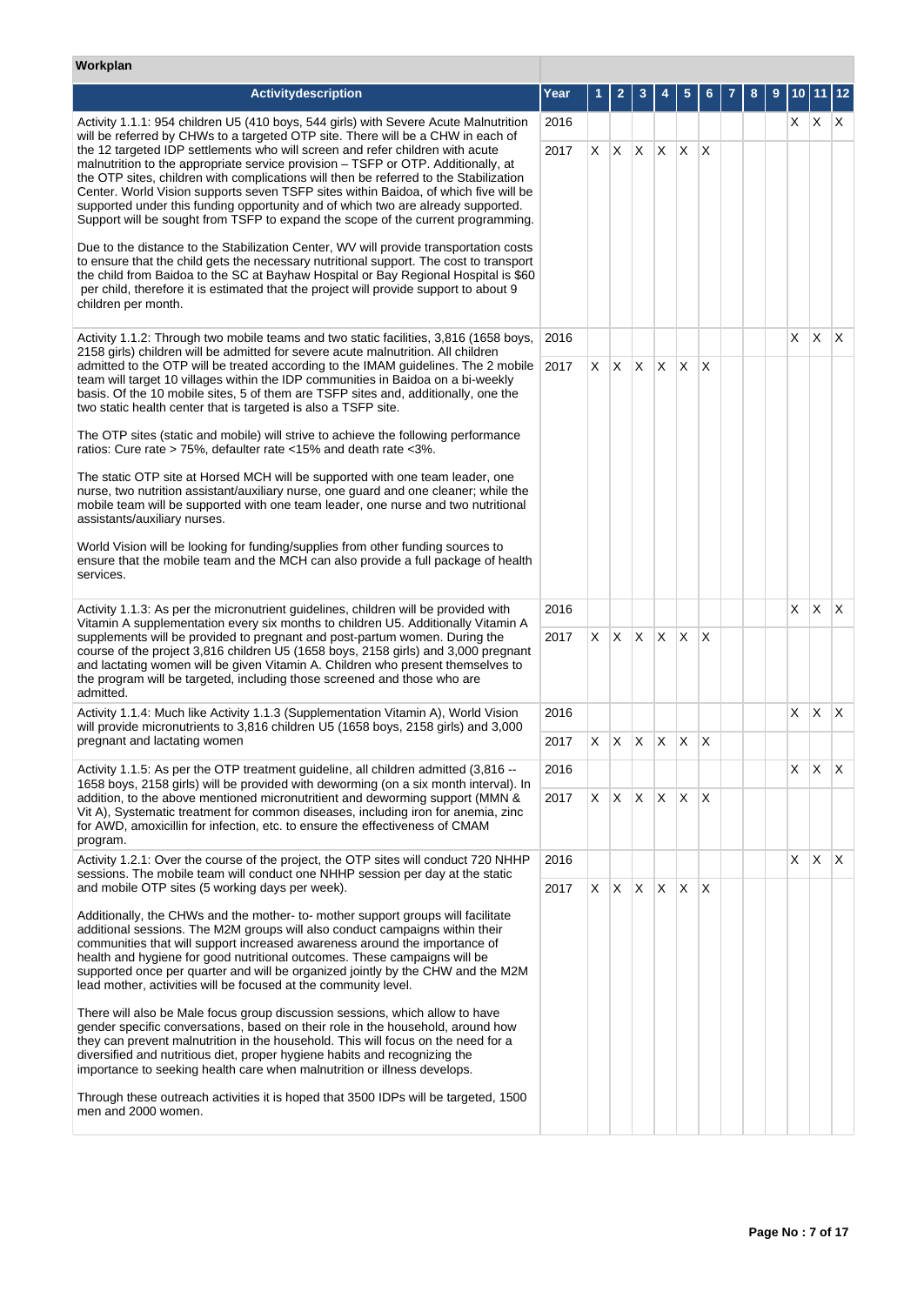Activity 1.2.2: Over the course of the project, the OTP sites will conduct 720 IYCF session. The mobile team will conduct one IYCF session per day at the static and mobile OTP sites (5 working days per week).

Additionally, the CHWs and the mother- to- mother support groups will facilitate additional sessions. The M2M groups will also conduct campaigns within their communities that will support increased awareness around the importance of health and hygiene for good nutritional outcomes. These campaigns will be supported once per quarter and will be organized jointly by the CHW and the M2M lead mother, activities will be focused at the community level.

There will also be Male FDG sessions, which allow to have gender specific conversations, based on their role in the household, around how they can prevent malnutrition in the household. This will focus on the need for a diversified and nutritious diet, proper hygiene habits and recognizing the importance to seeking health care when malnutrition or illness develops.

Through these outreach activities it is hoped that 3500 IDPs will be targeted, 1500 men and 2000 women.

Activity 1.3.1: 32 health care providers (19 men, 13 women). These will include 20 CHWs and 12 nurses & nutrition assistants, that will be trained on IMAM during the course of the project.

Activity 1.3.2: IYCF training will be provided to the following (32 health care providers [20 CHWs and 12 nurses and nutrition assistants] and 8 Mother Leads from the community members) making a total of 40 (19 men, 21 women).

| 2016 |   |   |   |   |                |             |  | $\mathsf{X}^-$ | $\mathsf{X}$ | X            |
|------|---|---|---|---|----------------|-------------|--|----------------|--------------|--------------|
| 2017 | X | Χ | Χ | Χ | $\mathsf{X}^-$ | $\mathsf X$ |  |                |              |              |
| 2016 |   |   |   |   |                |             |  | X              |              | X            |
| 2017 |   |   |   |   |                |             |  |                |              |              |
| 2016 |   |   |   |   |                |             |  |                | $\mathsf X$  | $\mathsf{X}$ |
| 2017 |   |   |   |   |                |             |  |                |              |              |

# **OTHER INFO**

# **Accountability to Affected Populations**

World Vision has strong, long standing relationships with the communities it works with. In Baidoa, WV has been implementing health and nutrition programming within the IDP communities for the past three years. These relationships with the beneficiaries have created an open environment for discussion and feedback. In alignment with WV's TSFP programming, complain and feedback mechanisms will be used such as: suggestion boxes at selected mobile sites, community meeting and complain logbooks. Through these mechanisms, collection and processing community feedback will greatly improve accountability to communities. The different methods of receiving feedback and complaints will allow beneficiaries to scrutinize our work and then receive improved service delivery. The feedback and complaints will be discussed at the project review meetings to ensure a way forward.

## **Implementation Plan**

The project will be implemented in its entirety by World Vision Somalia, but will work in close collaboration with the Ministry of Health in the South West State. All the health care providers at the health center and the mobile team will be seconded by the Ministry of Health. The MoH will lead the hiring process for all medical staff with the support and approval of World Vision. All incentives for seconded staff will be paid directly by World Vision, no funding will be directly transferred to the Ministry of Health. The ability to provide services will also be dependent on the provision of medical supplies, including vaccinations, and equipment by UNICEF.

Within the structure of World Vision, the Baidoa Administer will be responsible for the day-to-day logistics of implementing the health center and the mobile team. This includes the provision of supplies, payment of incentives and running costs of the facilities, vehicle hire and coordination, etc. However, the health & nutrition coordinator will be responsible for all of the technical components of the project, including the training, providing monitoring and support to the medical staff and CHWs, etc. The H&N Technical Specialist will ensure the technical and programmatic soundness of the project, ensuring that all problems are identified and resolved in a timely manner.

The nutrition proposals has been designed to ensure a degree of integration at Horsed MCH , WV will support Horsed health center to provide health care services as well. This health center will be set up to function as a referral point for the mobile nutrition teams , although the nutrition associated costs will be based on the Nutrition funding allocation,WV through Gift in Kind pharmaceuticals and private cofunding support from WV Taiwan will ensure availability of essential medical supplies and medical personnel to provide routine primary health care services at Horsed MCH including immunization services for children below one year while equally addressing the nutrition needs of malnourished children .This particular MCH and other selected mobile clinic locations also doubles up as supplementary nutrition intervention sites for management of moderate malnutrition through WFP support.

# **Coordination with other Organizations in project area**

| Name of the organization                                | Areas/activities of collaboration and rationale                                                                                                                                                                                                                                                                                                                                            |
|---------------------------------------------------------|--------------------------------------------------------------------------------------------------------------------------------------------------------------------------------------------------------------------------------------------------------------------------------------------------------------------------------------------------------------------------------------------|
| Ministry of Health, South West State                    | The implementation and the provision of nutrition services is an<br>important component of MoH's mandate. All the health care<br>providers will be seconded from the Ministry of Health, while the<br>hiring process will be done jointly with WV. In hopes of growing the<br>capacity of the ministry, MoH will play an active role in the monitoring<br>and supervision of this project. |
| <b>UNICEF</b>                                           | World Vision will be dependent on UNICEF for the provision of OTP<br>supplies for the nature of this project. Furthermore, WV will report on<br>the OTP implementation within the framework established and<br>managed by UNICEF.                                                                                                                                                          |
| <b>Nutrition Cluster &amp; Other Nutrition Partners</b> | World Vision will work closely with the Nutrition Cluster and the<br>NGOs within the cluster on coordinating the intervention alongside<br>other ongoing interventions within the district                                                                                                                                                                                                 |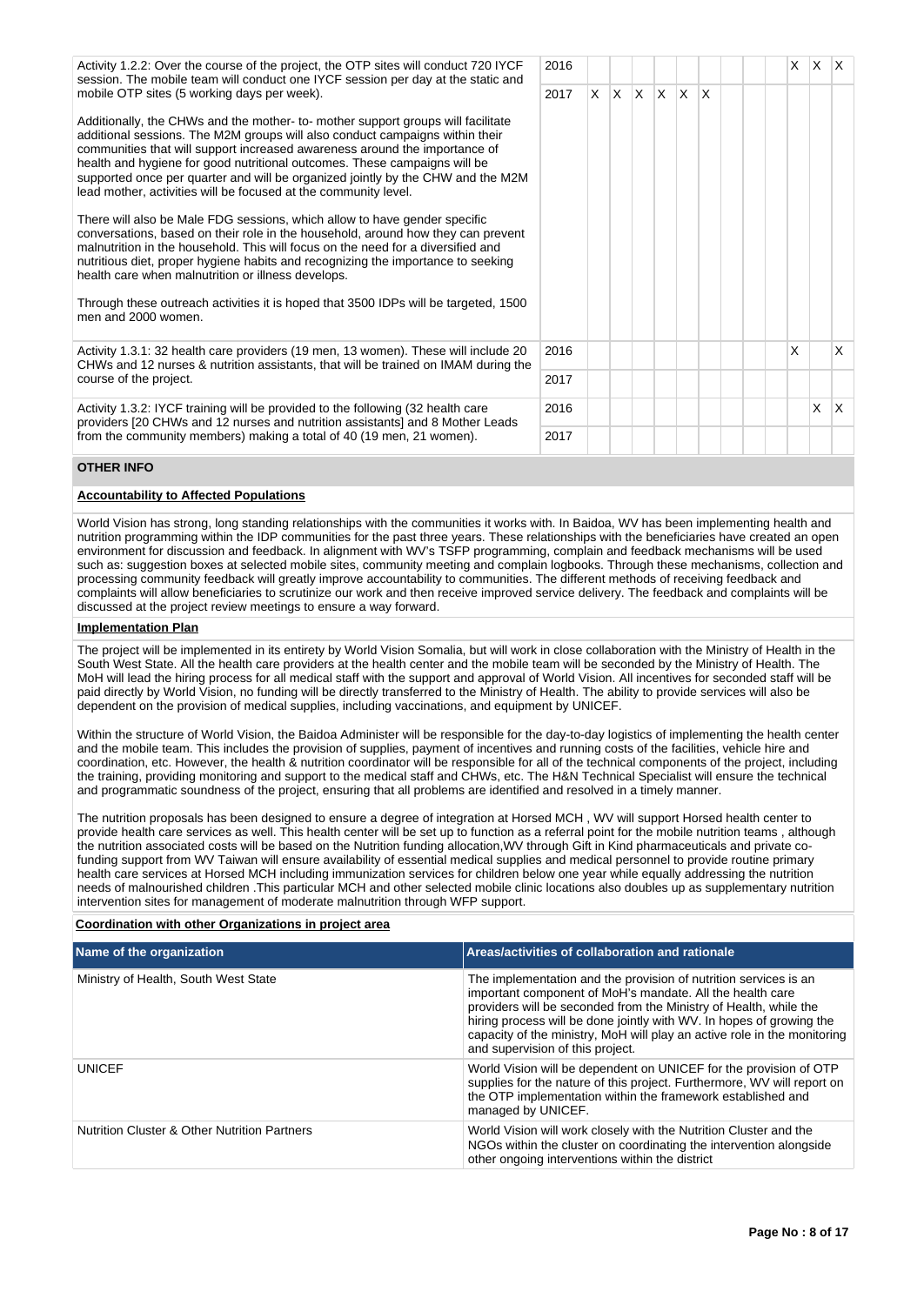DMO DMO This NGO is the holder of the supported health center in this proposal, however they have not been able to secure funding to ensure the functionality of the facility. World Vision will work closely with DMO in collaborating in the management of the health center, however no funding will be given to this entity.

# **Environment Marker Of The Project**

A: Neutral Impact on environment with No mitigation

# **Gender Marker Of The Project**

2a- The project is designed to contribute significantly to gender equality

# **Justify Chosen Gender Marker Code**

The project is designed to target both women and men, boys and girls, therefore significantly contributing to gender equality. Children and women are the primary beneficiaries of the project, due to the nature of the project. However, men are equally as important as the primary decision maker in the households. Men will be primarily targeted through the CHW, however the mobile team sites and the health facility will welcome male care givers who bring malnourished children. All genders will be treated equality throughout the project.

# **Protection Mainstreaming**

Consideration of safety and dignity have been taken seriously in the design of this project and will continue to be taken seriously throughout the implementation. An advantage of employing mobile teams is that it reduces the distance that beneficiaries have to walk to access services. Additionally, the location in the village where the mobile team serves patients will be selected in consultation with community leaders, beneficiaries and the Ministry of Health to ensure that they create an ideal environment for women and children. This ensure that they are safe and served with dignity. While the focus of this project will be the IDP communities, members of the host community who visit the OTP sites will be provided the necessary services, in hopes of reducing the conflict that can be caused by service provision targeting one group.

# **Country Specific Information**

# **Safety and Security**

All of World Vision's security related matters are coordinated by an expatriate Security Officer, with support by a national Security Officer in each implementing area. The team has produced a Security Risk Assessment for Baidoa, which is in alignment with the WV Global Core Security Requirements. Furthermore, the team coordinates closely with other partners in Southern Somalia, including Bay District, and in Nairobi to ensure they are continuously informed of any potential threats. These interactions result in updated weekly reports, which are shared with all staff. Furthermore, all field visits are approved by the security team in advance.

# **Access**

The situation in Baidoa is volatile, which can result in disruptions to access. While WV's expatriate and national can currently access Baidoa, as the situation changes it is evaluated by the Security Team (mentioned above). The team might limit access to National staff only or temporarily prohibit access. However, as World Vision is working with MoH seconded staff, the health care providers of the mobile teams and the static health facility will continue to provide services. Access may require that mobile team movements be modified accordingly depending on the situation.

# **BUDGET**

| Code | <b>Budget Line Description</b>                                                                                                                                                                                                                                                                        |   | D / S Quantity Unit | cost              | <b>Duration</b><br><b>Recurran</b><br>ce | $\frac{9}{6}$<br>charged<br>to CHF | <b>Total Cost</b> |
|------|-------------------------------------------------------------------------------------------------------------------------------------------------------------------------------------------------------------------------------------------------------------------------------------------------------|---|---------------------|-------------------|------------------------------------------|------------------------------------|-------------------|
|      | <b>Staff and Other Personnel Costs</b>                                                                                                                                                                                                                                                                |   |                     |                   |                                          |                                    |                   |
| 1.1  | <b>Health &amp; Nutrition Technical Specialist</b>                                                                                                                                                                                                                                                    | D | $\mathbf{1}$        | 8,800<br>.00      | 9                                        | 10.00                              | 7,920.00          |
|      | Overall managing the project and tracking the implementation activities on the ground. Provide technical nutrition support to steer<br>project interventions and align with objectives ensuring they are delivered on time and on budget                                                              |   |                     |                   |                                          |                                    |                   |
| 1.2  | <b>Health &amp; Nutrition Project Coordinator</b>                                                                                                                                                                                                                                                     | D | $\mathbf{1}$        | 1,600<br>.00      | 9                                        | 30.00                              | 4,320.00          |
|      | Coordinates all nutrition activities, collects and consolidates data and develops draft reports, implements central level and<br>technical activities, such as trainings and review meetings                                                                                                          |   |                     |                   |                                          |                                    |                   |
| 1.3  | Administrator Biadoa                                                                                                                                                                                                                                                                                  | D | $\mathbf{1}$        | 900.0<br>$\Omega$ | 9                                        | 20.00                              | 1.620.00          |
|      | Responsible for providing support to project staff including logistics, office space, communication, supplies and also ensuring<br>project resources eq vehicle hire are used efficiently for the benefit of the project.                                                                             |   |                     |                   |                                          |                                    |                   |
| 1.4  | M&E Officer                                                                                                                                                                                                                                                                                           | D | 1                   | 900.0<br>∩        | 9                                        | 30.00                              | 2.430.00          |
|      | Evaluates the quality of the Nutrition data provided by the field teams, supporting them in solving data collection issues. Ensure<br>project quality during design and implementation through routine analysis of project data. Provide evidence learning and technical<br>support in report writing |   |                     |                   |                                          |                                    |                   |
| 1.5  | <b>Operations Manager</b>                                                                                                                                                                                                                                                                             | S | 1                   | 2,700<br>.00      | 9                                        | 4.00                               | 972.00            |
|      | Oversees the whole Southern Somalia Program, ensuring integration and collaboration between other nutrition projects in<br>different zones and other sector projects in the same districts. Responsible for the safety and security of all staff.                                                     |   |                     |                   |                                          |                                    |                   |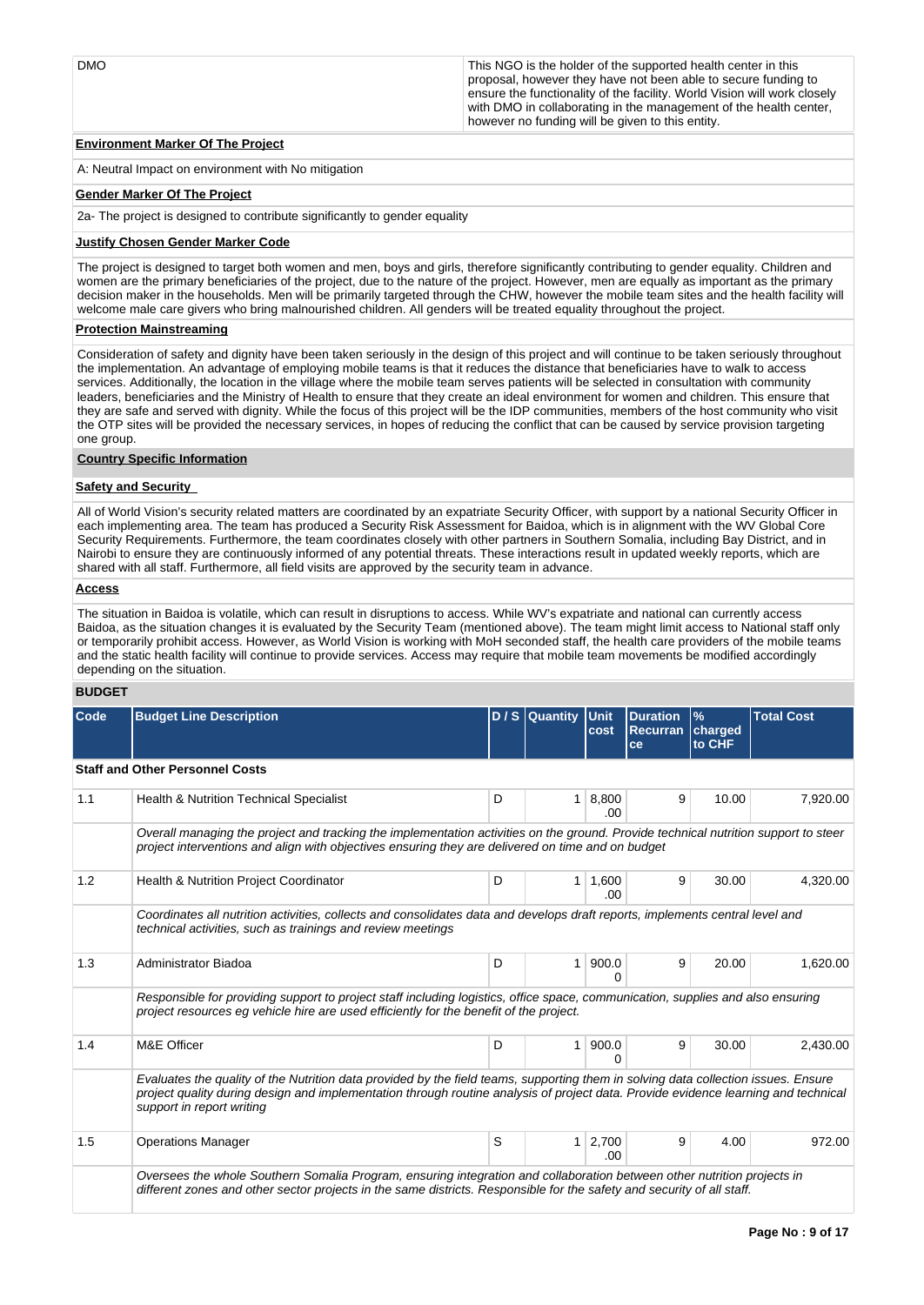| 1.6  | Finance and Support Services Manager                                                                                                                                                                                                                                                                                                                                                                                                                                                                                                                                                                                                                                                                                                                                                                                                                                                                                                                    | S            | 1              | 4,000<br>.00          | 9 | 4.00   | 1,440.00  |
|------|---------------------------------------------------------------------------------------------------------------------------------------------------------------------------------------------------------------------------------------------------------------------------------------------------------------------------------------------------------------------------------------------------------------------------------------------------------------------------------------------------------------------------------------------------------------------------------------------------------------------------------------------------------------------------------------------------------------------------------------------------------------------------------------------------------------------------------------------------------------------------------------------------------------------------------------------------------|--------------|----------------|-----------------------|---|--------|-----------|
|      | Responsible for day-to day financial reporting of expenditures of the project, while supporting the field team in making of<br>payments. This position is based in Doolow                                                                                                                                                                                                                                                                                                                                                                                                                                                                                                                                                                                                                                                                                                                                                                               |              |                |                       |   |        |           |
| 1.7  | Program Officer                                                                                                                                                                                                                                                                                                                                                                                                                                                                                                                                                                                                                                                                                                                                                                                                                                                                                                                                         | D            |                | 1   6,700<br>.00      | 9 | 5.00   | 3,015.00  |
|      | This Nairobi based position, supports and monitors the project from a donor perspective to ensure donor requirements are<br>fulfilled, including extensive field travel. Attends Health & Nutrition coordination mechanisms in Nairobi (including the Health<br>Cluster)                                                                                                                                                                                                                                                                                                                                                                                                                                                                                                                                                                                                                                                                                |              |                |                       |   |        |           |
| 1.8  | <b>Grants Accountant</b>                                                                                                                                                                                                                                                                                                                                                                                                                                                                                                                                                                                                                                                                                                                                                                                                                                                                                                                                | S            | 1              | 2,300<br>.00          | 9 | 5.00   | 1,035.00  |
|      | Ensure that the donor's financial regulations are adhered to, while addressing any audit or financial reporting requirements<br>established by the donor.                                                                                                                                                                                                                                                                                                                                                                                                                                                                                                                                                                                                                                                                                                                                                                                               |              |                |                       |   |        |           |
| 1.9  | Supply Chain Manager                                                                                                                                                                                                                                                                                                                                                                                                                                                                                                                                                                                                                                                                                                                                                                                                                                                                                                                                    | S            | 1 <sup>1</sup> | 2,500<br>.00          | 9 | 4.00   | 900.00    |
|      | Ensure that high quality supplies (IEC materials) and services (Vehicle Hire and venue for workshops) are procured at the best<br>value for money and transported in a timely to the targeted project location                                                                                                                                                                                                                                                                                                                                                                                                                                                                                                                                                                                                                                                                                                                                          |              |                |                       |   |        |           |
| 1.10 | Salary for cleaner                                                                                                                                                                                                                                                                                                                                                                                                                                                                                                                                                                                                                                                                                                                                                                                                                                                                                                                                      | D            |                | 2 100.0<br>$\Omega$   | 9 | 100.00 | 1,800.00  |
|      | The monthly rate is \$100 for 2 staff or a total of \$1,800 for nine months. The Cleaner will undertake general cleaning of all non-<br>clinical areas of the MCH, including floors, corridors and toilets. He/she will also undertake any other duties as requested.                                                                                                                                                                                                                                                                                                                                                                                                                                                                                                                                                                                                                                                                                   |              |                |                       |   |        |           |
| 1.11 | Salary for guard                                                                                                                                                                                                                                                                                                                                                                                                                                                                                                                                                                                                                                                                                                                                                                                                                                                                                                                                        | D            |                | 2   100.0<br>0        | 9 | 100.00 | 1,800.00  |
|      | Each will spend 100% of their time to the grant providing services at Horsed and Wadjir MCH. The monthly salary for each is<br>\$100 or a total of \$1800 for nine months.                                                                                                                                                                                                                                                                                                                                                                                                                                                                                                                                                                                                                                                                                                                                                                              |              |                |                       |   |        |           |
|      | <b>Section Total</b>                                                                                                                                                                                                                                                                                                                                                                                                                                                                                                                                                                                                                                                                                                                                                                                                                                                                                                                                    |              |                |                       |   |        | 27,252.00 |
|      | <b>Supplies, Commodities, Materials</b>                                                                                                                                                                                                                                                                                                                                                                                                                                                                                                                                                                                                                                                                                                                                                                                                                                                                                                                 |              |                |                       |   |        |           |
| 2.1  | Integrated Management of Acute Malnutrition (IMAM) Training<br>for MoH Nutrition Staff                                                                                                                                                                                                                                                                                                                                                                                                                                                                                                                                                                                                                                                                                                                                                                                                                                                                  | D            | 1 <sup>1</sup> | 3,326<br>.00          | 2 | 100.00 | 6,652.00  |
|      | A total of 16 health workers will go through 2 training sessions each lasting 5 full days, costs include hall hire, refreshment,<br>participant accommodation, transport and stationery . each session costs \$3326 .Refer to attached BOQ<br>Through the IMAM training the health workers (nutrition case workers) will be empowered on IMAM protocol for case<br>management of malnutrition, this will translate to improved case management practices among the health workers thereby<br>contributing towards improved nutrition treatment outcomes for the severely malnourished children admitted in the program.                                                                                                                                                                                                                                                                                                                                 |              |                |                       |   |        |           |
| 2.2  | Infant and Young Childe Feeding (IYCF) Training for Mother to<br><b>Mother Support Groups</b>                                                                                                                                                                                                                                                                                                                                                                                                                                                                                                                                                                                                                                                                                                                                                                                                                                                           | $\mathsf{D}$ | 1 <sup>1</sup> | 2,196<br>.00          | 2 | 100.00 | 4,392.00  |
|      | Two IYCF training sessions for 12 mentor mothers, each session will last three full days, costs include hall hire, transport,<br>refreshment and stationery for the participants, each session costs \$2555.5. The BOQ is as attached.<br>Women are known to share information in informal set ups, this project seeks to help women in child bearing age form groups<br>where they will be empowered through IYCF training to be able to freely steer IYCF discussions within such forums .Providing<br>support to one another taking cognizance of the challenges faced by breastfeeding mothers and first time mothers. This will<br>mentor more women to continue breastfeeding for two years and to exclusively breastfeed for 6 months, demystifying myths<br>associated with child feeding practices thereby contributing to improved child nutrition status and well being resulting from<br>adoption of the nutrition care practices promoted. |              |                |                       |   |        |           |
|      | These mentor mothers are the lead mothers in each group comprising of 12 women, they will be responsible for steering group<br>activities with support from the nutrition nurses.                                                                                                                                                                                                                                                                                                                                                                                                                                                                                                                                                                                                                                                                                                                                                                       |              |                |                       |   |        |           |
| 2.3  | IYCF & Nutrition Health and Hygiene (NHH) Campaign                                                                                                                                                                                                                                                                                                                                                                                                                                                                                                                                                                                                                                                                                                                                                                                                                                                                                                      | D            |                | $1 \mid 2,656$<br>.00 | 3 | 100.00 | 7,968.00  |
|      | Three days IYCF and nutrition, health and hygiene campaigns to be done every quarter ;costs include venue hires, banners,<br>refreshment for male and female beneficiaries, PA system, security, community mobilizers and vehicle hires for mobilization<br>each sessions costs \$2656. BOQ as attached,                                                                                                                                                                                                                                                                                                                                                                                                                                                                                                                                                                                                                                                |              |                |                       |   |        |           |
|      | IYCF, Nutrition, Health and hygiene practices significantly contribute towards child health and nutrition outcomes, through<br>community sensitization on promoted IYCF, nutrition, health and hygiene practices it is envisaged that through such<br>empowerment the community will adopt the promoted practices thereby minimizing the incidence of diarrhea diseases,<br>malnutrition and poor health comes that all lead to child morbidity and mortality                                                                                                                                                                                                                                                                                                                                                                                                                                                                                           |              |                |                       |   |        |           |
| 2.4  | <b>IEC Material</b>                                                                                                                                                                                                                                                                                                                                                                                                                                                                                                                                                                                                                                                                                                                                                                                                                                                                                                                                     | D            |                | $1 \mid 4,780$<br>.00 | 1 | 100.00 | 4,780.00  |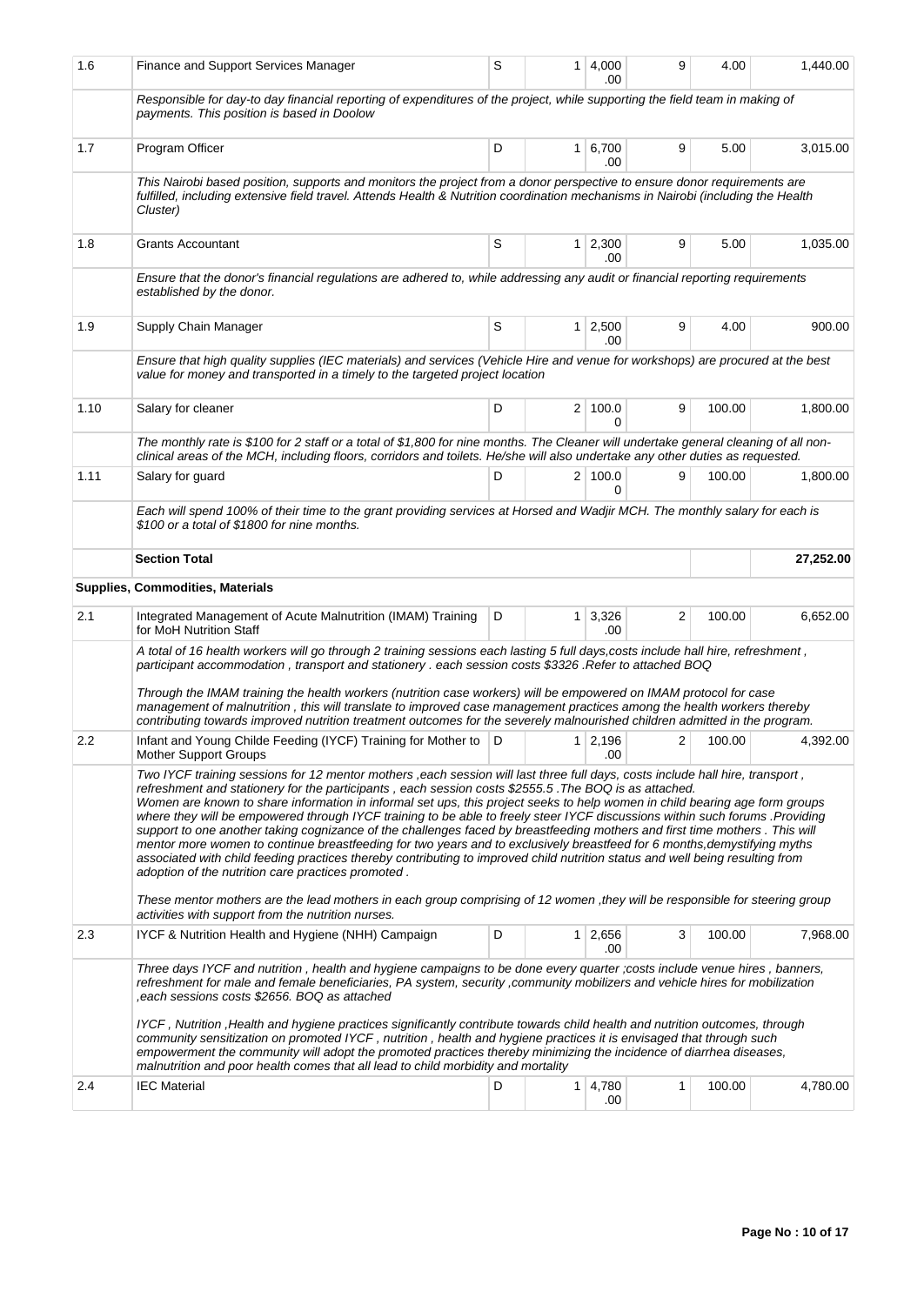|                                                                                                                                                                                                                                                                                                                                     | Printing and distribution of 720 IYCF brochures @ \$4, 4 pieces of nutrition and hygiene charts @\$100. 4 pieces of food<br>preparation banners @\$150,6 pieces of IYCF banners @ \$150                                                                                                                                                                                                                                                                                                                                                                                                 |   |              |                       |    |        |           |  |
|-------------------------------------------------------------------------------------------------------------------------------------------------------------------------------------------------------------------------------------------------------------------------------------------------------------------------------------|-----------------------------------------------------------------------------------------------------------------------------------------------------------------------------------------------------------------------------------------------------------------------------------------------------------------------------------------------------------------------------------------------------------------------------------------------------------------------------------------------------------------------------------------------------------------------------------------|---|--------------|-----------------------|----|--------|-----------|--|
|                                                                                                                                                                                                                                                                                                                                     | During the IYCF, Nutrition, health and hygiene campaigns the project will develop pictorial fliers and brochures focusing on key<br>nutrition messaging, IYCF, banners on food preparation, nutrition and hygiene charts.<br>This will support the facilitation of the nutrition and hygiene promotion sessions, in the long run contributing to emphasis on the<br>nutrition messaging being imparted on the beneficiaries. This will contribute towards improved uptake of the promoted practices<br>that lead to improved child health and nutrition status.                         |   |              |                       |    |        |           |  |
| 2.5                                                                                                                                                                                                                                                                                                                                 | Incentives for Community Health Workers (CHWs)                                                                                                                                                                                                                                                                                                                                                                                                                                                                                                                                          | D |              | 12   50.00            | 9  | 100.00 | 5,400.00  |  |
|                                                                                                                                                                                                                                                                                                                                     | As per the guidelines for incentives Southern Somalia, each CHW will receive \$50 per month , the project will engage 12 CHWs in<br>total with one CHW placed at each outreach site.                                                                                                                                                                                                                                                                                                                                                                                                    |   |              |                       |    |        |           |  |
|                                                                                                                                                                                                                                                                                                                                     | At the outreach sites, the project seeks to engage CHWs who will be involved in active case detection within the community,<br>providing timely referral to the mobile nutrition team and facilitating follow ups and defaulter tracing . The CHWs will routinely carry<br>out rapid nutrition screening of beneficiaries by use of MUAC and register them in readiness for admission for those that meet the<br>OTP admission criteria.                                                                                                                                                |   |              |                       |    |        |           |  |
|                                                                                                                                                                                                                                                                                                                                     | Through such initiatives, the CHWs will facilitate early detection of severely malnourished children, support them receive prompt<br>treatment and also follow up and re-integrate defaulters to enable them follow through treatment course till they are fully cured.<br>This contributes to improved nutrition treatment outcomes, thereby contributing towards reduced nutrition related mortality. To<br>motivate the CHW to dedicate time supporting the project, each CHW will receive a monthly incentive of \$50.                                                              |   |              |                       |    |        |           |  |
| 2.6                                                                                                                                                                                                                                                                                                                                 | <b>IYCF/IMAM Training for CHWs</b>                                                                                                                                                                                                                                                                                                                                                                                                                                                                                                                                                      | D | $\mathbf{1}$ | 3,211<br>.50          | 2  | 100.00 | 6,423.00  |  |
|                                                                                                                                                                                                                                                                                                                                     | Two IMAM and IYCF training sessions for the 12 CHWs, each session costs \$3211.5 and lasts 4 full days, costs include,<br>transport, hall hire, refreshment, and stationery. BOQ as attached                                                                                                                                                                                                                                                                                                                                                                                            |   |              |                       |    |        |           |  |
|                                                                                                                                                                                                                                                                                                                                     | The CHWs at the outreach sites will routinely carry out rapid nutrition screening, IYCF counseling and support, beneficiary follow<br>up and defaulter tracing, the IMAM/IYCF training will empower them to have a better understanding of the nutrition interventions<br>promoted, their relevance to nutrition outcomes and the significance of CHW involvement in nutrition and child health. This will<br>contribute to improved community nutrition care approaches.                                                                                                               |   |              |                       |    |        |           |  |
| 2.7                                                                                                                                                                                                                                                                                                                                 | Referral to Stabilization Centre (SC)                                                                                                                                                                                                                                                                                                                                                                                                                                                                                                                                                   | D |              | 1 720.0<br>0          | 9  | 100.00 | 6,480.00  |  |
| Transport cost from Baidoa to the SC at Bayhaw Hospital or Bay Regional Hospital is \$80 per child, therefore it is estimated that<br>the project will provide support to about 9 children per month<br>While the project will be involved in active case detection of severely malnourished children, there are others who will be |                                                                                                                                                                                                                                                                                                                                                                                                                                                                                                                                                                                         |   |              |                       |    |        |           |  |
|                                                                                                                                                                                                                                                                                                                                     | severely malnourished but have other medical complications that warrant inpatient care. A majority of the beneficiary are from<br>poor economic backgrounds that makes it difficult for them to make arrangements for referral yet such children require urgent<br>inpatient care at a stabilization center for them to survive.<br>Provision of referral support will enable the beneficiaries to get to the Stabilization Center in real time and subsequently facilitate<br>prompt initiation of treatment with resultant improved nutrition treatment outcomes and child well being |   |              |                       |    |        |           |  |
| 2.8                                                                                                                                                                                                                                                                                                                                 | Support for Mother-2-Mother Support Group Meetings                                                                                                                                                                                                                                                                                                                                                                                                                                                                                                                                      | D | 120          | 2.00                  | 18 | 100.00 | 4.320.00  |  |
|                                                                                                                                                                                                                                                                                                                                     | The 120 mothers enrolled in the mother to mother support group will hold one day meetings twice each month to discuss IYCF<br>and other Nutrition promotion approaches at the household level. During such meetings each mother will have refreshment at a<br>cost of \$2 per person /day                                                                                                                                                                                                                                                                                               |   |              |                       |    |        |           |  |
|                                                                                                                                                                                                                                                                                                                                     | The project will set up 12 mother to mother support groups, led by 12 mentor mothers, each mentor mother will lead a group of<br>12 women. Each of the 12 Mother to mother support groups will hold one day formal meetings twice every month, these<br>meetings will provide forums for formal IYCF discussions, review of group progress for the month and plan of IYCF activities for<br>the following month.<br>During such meetings the mothers will consume refreshment a a cost of \$2 per person per day.                                                                       |   |              |                       |    |        |           |  |
| 2.9                                                                                                                                                                                                                                                                                                                                 | Male Focussed Group Discussions on IYCF & Malnutrition                                                                                                                                                                                                                                                                                                                                                                                                                                                                                                                                  | D | 1.           | 539.0<br>0            | 4  | 100.00 | 2,156.00  |  |
|                                                                                                                                                                                                                                                                                                                                     | 120 males are targeted with 4 sessions on IYCF and Malnutrition, during such sessions costs incurred will include refreshment<br>and stationery, each sessions costs \$539.each session will last one day                                                                                                                                                                                                                                                                                                                                                                               |   |              |                       |    |        |           |  |
|                                                                                                                                                                                                                                                                                                                                     | It is envisaged that involvement of males in IYCF discussion will contribute towards improved uptake of some of the promoted<br>practices at the household level, recognizing the leadership position of the male and their ability to influence key decisions at the<br>household level. For the men to successfully support IYCF implementation at the household level, the project plans to hold 4<br>IYCF FGD sessions targeting 120 males.                                                                                                                                         |   |              |                       |    |        |           |  |
|                                                                                                                                                                                                                                                                                                                                     | This will impart knowledge on IYCF practices, demystify myths associated with IYCF practices and also to garner their support in<br>IYCF practice at the household level. Through their involvement it is envisioned that there will be an increase in uptake of IYCF<br>practices at the household level which translates to improved nutrition outcomes.                                                                                                                                                                                                                              |   |              |                       |    |        |           |  |
| 2.10                                                                                                                                                                                                                                                                                                                                | Vehicle Hire for the Mobile nutrition team                                                                                                                                                                                                                                                                                                                                                                                                                                                                                                                                              | D |              | $2 \mid 1,800$<br>.00 | 9  | 100.00 | 32,400.00 |  |
|                                                                                                                                                                                                                                                                                                                                     | The project will require 2 vehicles for hire to help in service delivery and monitoring. The unit cost of \$1,800 is the current rate for<br>vehicle hire in the location the project will be implemented.                                                                                                                                                                                                                                                                                                                                                                              |   |              |                       |    |        |           |  |
|                                                                                                                                                                                                                                                                                                                                     | The project will establish two mobile OTP teams, to facilitate their movement to the various outreach OTP locations as well as<br>supplies, the project will hire two vehicles, one vehicle will be assigned to each team                                                                                                                                                                                                                                                                                                                                                               |   |              |                       |    |        |           |  |
| 2.11                                                                                                                                                                                                                                                                                                                                | Incentive for MoH seconded Team Lead/Nurse                                                                                                                                                                                                                                                                                                                                                                                                                                                                                                                                              | D |              | 4   500.0<br>0        | 9  | 100.00 | 18,000.00 |  |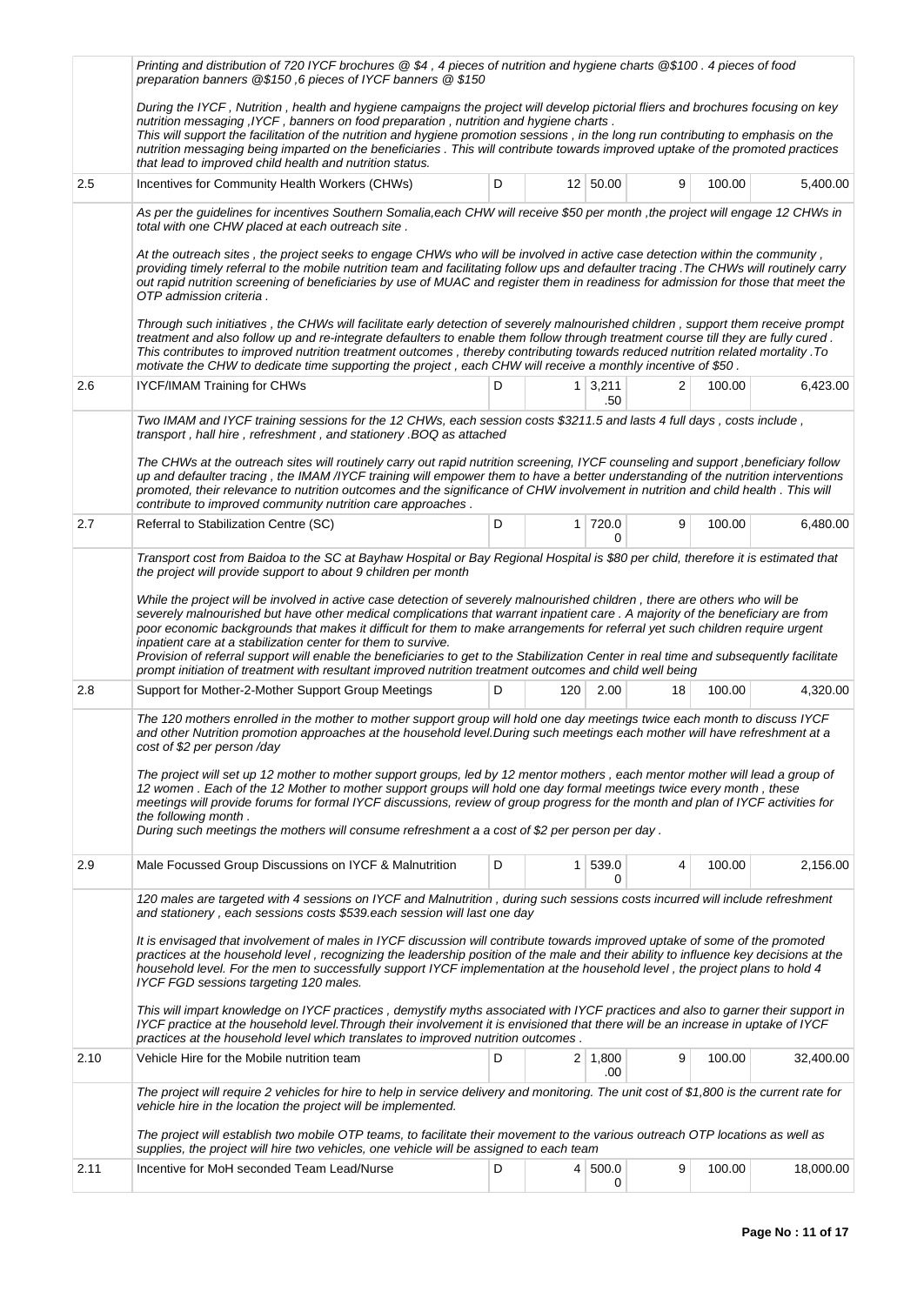|               | 4 Team Lead x usd 500 unit cost x 9months. This includes a per diem for the continuous travel required by mobile team staff                                                                                                                                                                                                                                                                                                                                                                                                                                      |   |                |                       |   |        |            |
|---------------|------------------------------------------------------------------------------------------------------------------------------------------------------------------------------------------------------------------------------------------------------------------------------------------------------------------------------------------------------------------------------------------------------------------------------------------------------------------------------------------------------------------------------------------------------------------|---|----------------|-----------------------|---|--------|------------|
|               | The project will hire qualified nutrition nurses and team leaders will be hired to steer the nutrition interventions, execute<br>systematic treatment and case management of the malnourished .In each team there will be one team leader /Qualified nurse at<br>a monthly incentive of \$500 per month per person . The team leaders will take an overall leadership role in the team, ensuring<br>consistent availability of supplies, follow up of beneficiaries ensuring that all standard IMAM case management protocols are<br>adhered to within the team. |   |                |                       |   |        |            |
| 2.12          | Incentives for MoH seconded Nurse                                                                                                                                                                                                                                                                                                                                                                                                                                                                                                                                | D |                | 4 400.0<br>U          | 9 | 100.00 | 14,400.00  |
|               | 4 Nurses x usd 400 unit cost x 9months. This includes a per diem for the continuous travel required by mobile team staff<br>The project will hire 4 nutrition nurse who will assist with case management of beneficiaries including systematic treatment,<br>clinical assessment and prompt referral where necessary.                                                                                                                                                                                                                                            |   |                |                       |   |        |            |
| 2.13          | Incentives for MoH seconded Aux, nurse/Nutrition Assistant                                                                                                                                                                                                                                                                                                                                                                                                                                                                                                       | D |                | 8 250.0<br>0          | 9 | 100.00 | 18.000.00  |
|               | 4 Auxiliary Nurses and 4 Nutrition Assistant x usd 250 unit cost x 9months. This includes a per diem for the continuous travel<br>required by mobile team staff<br>The project will hire 4 nutrition assistants who will work alongside the nutrition nurses in day to day case management of<br>beneficiaries at the nutrition treatment sites. Each will receive a monthly incentive of \$250                                                                                                                                                                  |   |                |                       |   |        |            |
|               | <b>Section Total</b>                                                                                                                                                                                                                                                                                                                                                                                                                                                                                                                                             |   |                |                       |   |        | 131,371.00 |
|               | <b>Contractual Services</b>                                                                                                                                                                                                                                                                                                                                                                                                                                                                                                                                      |   |                |                       |   |        |            |
| 4.1           | Security services during monitoring visits                                                                                                                                                                                                                                                                                                                                                                                                                                                                                                                       | D |                | 3 240.0<br>0          | 9 | 100.00 | 6,480.00   |
|               | The project will require 8 SPUs (Special Police Escort Units) for three days every month, @ SPU costs \$10 per day thus \$240<br>monthly ,additionally the SPUs require 2 vehicles per day which will be rented at a cost of \$80 per vehicle per day thus \$480 per<br>month<br>security for one visit will require \$240; 8 SPUs cost \$80 and 2 vehicles @ \$160                                                                                                                                                                                              |   |                |                       |   |        |            |
|               | <b>Section Total</b>                                                                                                                                                                                                                                                                                                                                                                                                                                                                                                                                             |   |                |                       |   |        | 6,480.00   |
| <b>Travel</b> |                                                                                                                                                                                                                                                                                                                                                                                                                                                                                                                                                                  |   |                |                       |   |        |            |
| 5.1           | Monitoring & Supervision of Nairobi based Staff                                                                                                                                                                                                                                                                                                                                                                                                                                                                                                                  | D |                | $1 \mid 1,200$<br>.00 | 2 | 100.00 | 2,400.00   |
|               | This allows Nairobi based staff (including Program Officer and Grants Accountant) and the Health and Nutrition Technical<br>Specialist and M&E coordinator to travel to Baidoa to monitor and provide support to the project team. This will be 2 trips to the<br>field @60 usdx 4 staff x 5 days (3 field and 2 travel days).                                                                                                                                                                                                                                   |   |                |                       |   |        |            |
| 5.2           | Vehicle hire for supportive supervision                                                                                                                                                                                                                                                                                                                                                                                                                                                                                                                          | D |                | $1 \mid 1,800$<br>.00 | 9 | 50.00  | 8,100.00   |
|               | This will allow project staff, including the Health and Nutrition Techinical Specialist, Health and Nutrition Technical Coordinator, to<br>visit and supervise the project. Additional support will be provided through complementary projects.                                                                                                                                                                                                                                                                                                                  |   |                |                       |   |        |            |
|               | <b>Section Total</b>                                                                                                                                                                                                                                                                                                                                                                                                                                                                                                                                             |   |                | 10,500.00             |   |        |            |
|               | <b>General Operating and Other Direct Costs</b>                                                                                                                                                                                                                                                                                                                                                                                                                                                                                                                  |   |                |                       |   |        |            |
| 7.1           | <b>Office Supplies</b>                                                                                                                                                                                                                                                                                                                                                                                                                                                                                                                                           | D | 0              | 0.00                  | 0 | 100.00 | 0.00       |
|               |                                                                                                                                                                                                                                                                                                                                                                                                                                                                                                                                                                  |   |                |                       |   |        |            |
| 7.2           | Office Rent                                                                                                                                                                                                                                                                                                                                                                                                                                                                                                                                                      | D | $\mathbf{1}$   | 1,600<br>.00          | 9 | 15.00  | 2,160.00   |
|               | Monthly office rent for the sub-office where the project is implemented. This will be shared out to the projects in the sub-office<br>based on an appropriate basis. We estimate about 15% of the cost will be charged to this project.                                                                                                                                                                                                                                                                                                                          |   |                |                       |   |        |            |
| 7.3           | Office Utilities (Water and Electricity)                                                                                                                                                                                                                                                                                                                                                                                                                                                                                                                         | D | 1 <sup>1</sup> | 950.0<br>0            | 9 | 15.00  | 1,282.50   |
|               | This is cost for office electricity, water and other utilities for the Baidoa sub-office. This will be shared across projects in the sub-<br>office based on an appropriate basis. We estimate about 15% of the cost will be charged to the project.                                                                                                                                                                                                                                                                                                             |   |                |                       |   |        |            |
| 7.4           | <b>Communications for Project Staff</b>                                                                                                                                                                                                                                                                                                                                                                                                                                                                                                                          | D |                | 3   970.0<br>0        | 9 | 15.00  | 3,928.50   |
|               | This is cost of internet and communication for project staff. The cost relate to the sub-office where the project will be<br>implemented. We estimate about 15% will be charged to the project                                                                                                                                                                                                                                                                                                                                                                   |   |                |                       |   |        |            |
| 7.5           | <b>Bank Charges</b>                                                                                                                                                                                                                                                                                                                                                                                                                                                                                                                                              | D | 1 <sup>1</sup> | 3,131<br>.89          | 1 | 100.00 | 3,131.89   |